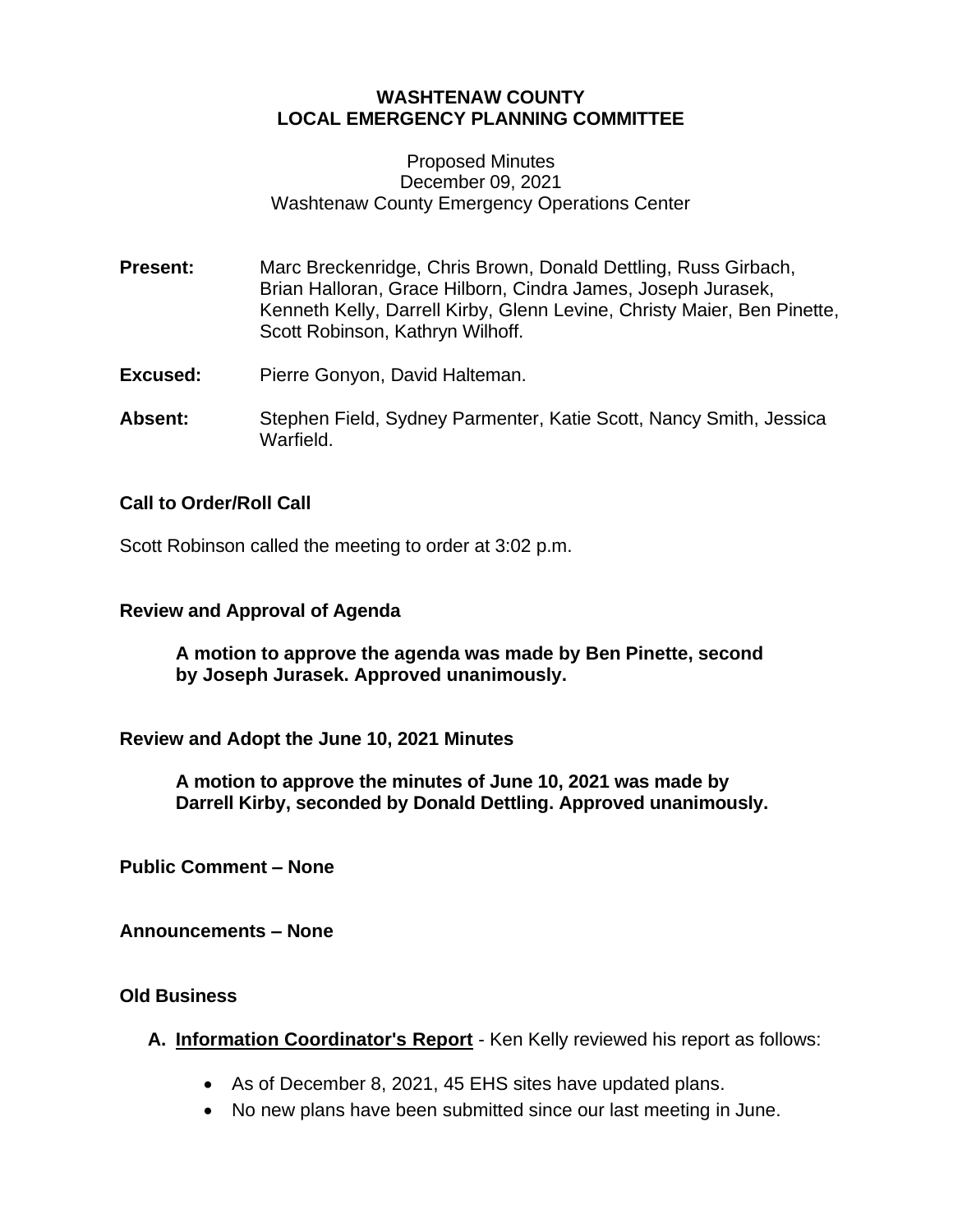Ken stated that he has been attending virtual meetings with the National Association of SARA Title III Program Officials. Ken informed the group that through these meeting he has learned that rules and regulations vary greatly from state to state. For example, Ken stated that some states charge facility operators to file their Tier II reports. The operators are charged different rates depending on the number of chemicals they store, as well as the number of EHS chemicals on site. Due to these fees, some states are seeing slight decreases in reporting. Ken continued, saying that the fees vary from state to state, and the money generated does not go to the local LEPC but rather to the state's DEQ.

Ken informed the group that during these virtual meetings another topic that has been discussed was the revised National LEPC Handbook. The handbook was due to be released back in September but has yet to be released. Ken ensured the group that as soon as the handbook is released, he will make sure it will be available to all LEPC members.

**A motion to approve the Information Coordinator's Report as submitted was made by Donald Dettling, seconded by Chris Brown. Approved unanimously.** 

**B. Emergency Coordinator's report** – Ben Pinette presented the Emergency Coordinator's report in David Halteman's absence. Before giving the report, Ben updated the group regarding a topic that was discussed during the June meeting. Ben stated that in June, plans were moving forward with Consumers Energy regarding an outdoor warning siren at the Freedom Township pumping station. That siren was successfully installed in August and was operational for routine testing that occurred in September. The new siren was verified and has been established in our network and abides by all the outdoor warning criteria. All sirens, including the new one located in Freedom Township will be activated for severe weather such as, severe thunderstorms with damaging winds over 75 mph, tornadoes, hazardous materials incidents, and any pipeline emergencies.

Moving on, Ben addressed the activation summary report, stating there were 6 natural hazards and four technological hazards since the last meeting. Those events are as follows:

## **Natural Hazards**

- **June 26, 2021** Issued a NWS Flash Flood Warning and 2 Flood Warnings. Heavy rainfall resulted in widespread flooding. 17 units of an Ypsilanti apartment complex were displaced. American Red Cross opened a shelter for displaced residents.
- **June 28, 2021** Coordinated response following reports of flooded roadways in Pittsfield and Superior Townships.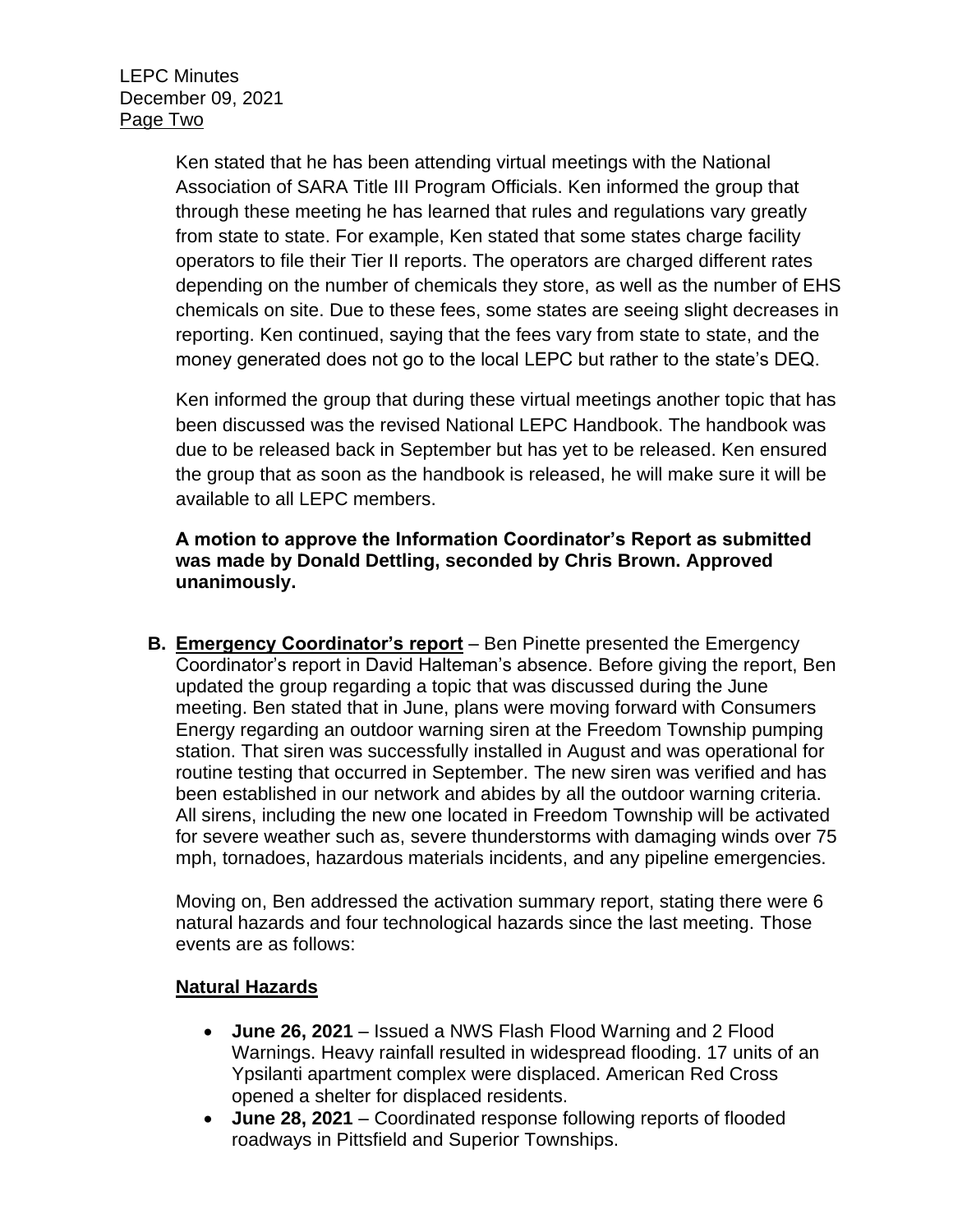- **June 29, 2021** Issued a NWS Severe Thunderstorm Warning. Some reports of minor road flooding and downed power lines.
- **June 30, 2021** Washtenaw County declares a State of Emergency following widespread flooding, flooded roadways, flooding of homes and apartments and displaced residents.
- **August 11, 2021** Issued 2 NWS Severe Thunderstorm Warnings and a Severe Thunderstorm Watch. Winds in excess of 60 mph ripped through the county causing numerous downed trees and power lines resulting in widespread power outages affecting some 51,000 Washtenaw County customers. The City of Milan declared a Local State of Emergency.
- **November 29, 2021**  Issued a NWS Winter Weather Advisory. This was the day of the Michigan/Ohio State football game. Just under 4 inches of snow resulted in numerous accidents on area roadways.

# **Technological Hazards**

- **June 25, 2021** Coordinated response with Scio Township Fire following a semi crash on I-94 at Wagner. Approximately 150 gallons of fuel spilled onto the freeway. The freeway was closed for several hours.
- **June 25, 2021** Coordinated response with AATFD following a semi crash on EB M14 and Barton Drive. Approximately 100 gallons of fuel was spilled. The freeway was closed for several hours.
- **August 30, 2021** Coordinated response following a 4 semi-truck crash and diesel spill on EB M14 and Miller Rd. Approximately 50 gallons of diesel fuel was spilled. Two drivers were injured, and one driver was killed in the incident which closed the freeway for 8 hours.
- **December 1, 2021** Coordinated notifications following a report of a truck spilling a load of "human waste" on Geddes between Dixboro and US-23. The truck, carrying wastewater plant "filter cakes" had an unsecured rear door which allowed the contents to spill out onto the roadway. A private contractor was called in to clean up the spill.

# **Tests and Exercises**

- **September 16, 2021** Conducted annual Washtenaw County Disaster Tabletop Exercise.
- **October 2, 2021** Conducted annual RACES Communications Exercise.

**A motion to approve the Emergency Coordinator's Report as submitted was made by Stephen Field, seconded by Donald Dettling. Approved unanimously.**